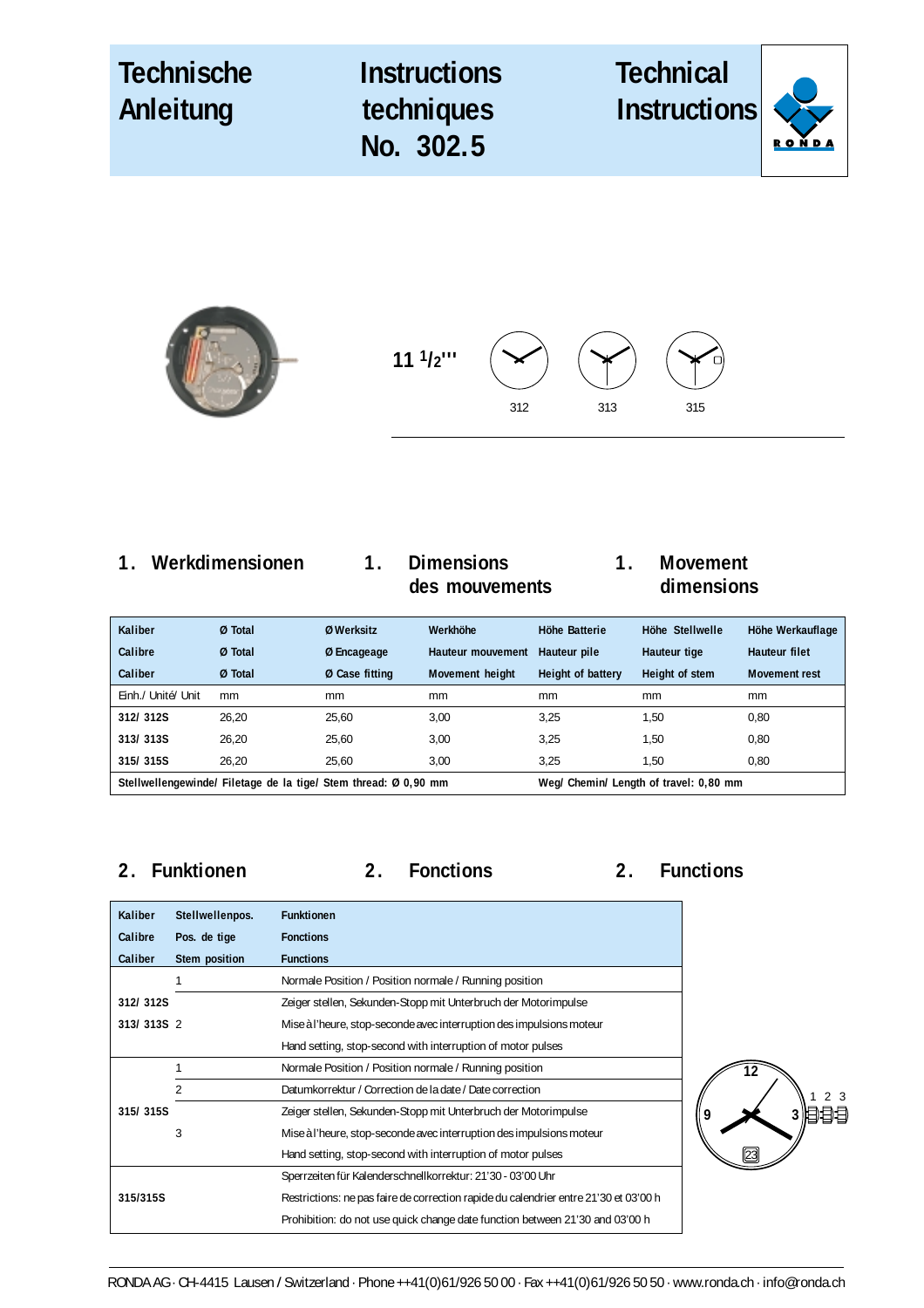

| Plan No.     | <b>Bestandteile</b> | <b>Fournitures</b> | <b>Spare Parts</b>        |
|--------------|---------------------|--------------------|---------------------------|
| 2000.315     | Werkplatte          | Platine            | Main plate                |
| 2020.096.MO1 | Räderwerkbrücke     | Pont rouage        | Train w. bridge           |
| 2030.014.CO  | Zentrumbrücke       | Pont centre        | Centre bridge             |
| 2130.105.MO1 | Modul-Abdeckp.      | Couvre module      | Module cover pl.          |
| 3000.155     | Stellwelle          | Tige               | Stem                      |
| 3001.027.FI  | Kupplungstrieb      | Pignon coulant     | Sliding pinion            |
| 3015.045     | Kuppl.-triebhebel   | <b>Bascule</b>     | Yoke                      |
| 3017.038     | Winkelhebel         | Tirette            | Setting lever             |
| 3122.043.CO  | Kleinbodenrad       | Roue moyenne       | Third wheel               |
| 3136.090.CO  | Sekundenrad         | Roue secondes      | Second-wheel              |
| 3147.019.CO  | <b>7wischenrad</b>  | Roue interméd.     | Intermed wheel            |
| 3305.171.CO  | Minutenrohr         | Chaussée           | Cannon pinion             |
| 3600.015     | <b>Batterie</b>     | Pile               | Battery                   |
| 3601.049     | Batterie-Kontakt    | Bride contact      | <b>Battery contact</b>    |
| 3603.034     | Batterie-Isolation  | Isolateur pile     | <b>Battery insulation</b> |
| 3603.039     | Deckplatte/Ste.     | Couvre mécan.      | Setting lev. cover        |
| 3612.079     | <b>Modul</b>        | Module             | Module                    |
| 3621.018.RK  | Spule               | <b>Bobine</b>      | Coil                      |
| 3622.023     | Stator              | Stator             | Stator                    |
| 3715.065.RK  | Rotor               | Rotor              | Rotor                     |
| 4000.102     | Schraube            | Vis                | Screw                     |
| 4000.141     | Schraube            | Vis                | Screw                     |
| 4000.233     | Schraube            | <b>Vis</b>         | Screw                     |
| 4000.240     | Schraube            | Vis                | Screw                     |
| 4000.266     | Schraube            | Vis                | Screw                     |

### **Abweichungen / Divergences / Deviations**

| Cal. 312    |                                           | Werkseite / Côté mouvement / Movement side |                    |  |  |  |
|-------------|-------------------------------------------|--------------------------------------------|--------------------|--|--|--|
| Plan No.    | <b>Fournitures</b><br><b>Bestandteile</b> |                                            | <b>Spare Parts</b> |  |  |  |
| 2030.012.CO | <b>Zentrumbrücke</b>                      | Pont centre                                | Centre bridge      |  |  |  |
| 3136.093.CO | Sekundenrad                               | Roue secondes                              | Second-wheel       |  |  |  |
| 3305.210.CO | Minutenrohr<br>Chaussée                   |                                            | Cannon pinion      |  |  |  |
|             |                                           |                                            |                    |  |  |  |
| Cal. 315    |                                           | Werkseite / Côté mouvement / Movement side |                    |  |  |  |
| Plan No.    | <b>Bestandteile</b>                       | <b>Fournitures</b>                         | <b>Spare Parts</b> |  |  |  |
| 3015.040    | Kuppl.triebhebel                          | Bascule                                    | Yoke               |  |  |  |

## **Batterien / Piles / Batteries**

| 312, 313, 315        | Nr. 371   | SR 920 SW          |
|----------------------|-----------|--------------------|
| $ $ 312S, 313S, 315S | Dim. QxH: | $9,50 \times 2,06$ |

### **11 1/2''' 312 S, 313 S, 315 S**

**Motorimpuls fix, für Uhren mit Sekundenscheibe Impulsion moteur fixe, pour montres avec disque secondes Fix motor puls, for watches with second-disc**

| Cal. 312 S  | Werkseite / Côté mouvement / Movement side |                                            |                    |  |  |
|-------------|--------------------------------------------|--------------------------------------------|--------------------|--|--|
| Plan No.    | <b>Bestandteile</b>                        | <b>Fournitures</b>                         | <b>Spare Parts</b> |  |  |
| 2030.012.CO | Zentrumbrücke                              | Pont centre                                | Centre bridge      |  |  |
| 3136.093.CO | Sekundenrad                                | Roue secondes                              | Second-wheel       |  |  |
| 3305.210.CO | Minutenrohr                                | Chaussée                                   | Cannon pinion      |  |  |
| 3612.097    | Modul                                      | Module                                     | Module             |  |  |
| 3621.011 RK | Spule                                      | <b>Bobine</b>                              | Coil               |  |  |
|             |                                            |                                            |                    |  |  |
| Cal. 313 S  |                                            | Werkseite / Côté mouvement / Movement side |                    |  |  |
| Plan No.    | Bestandteile                               | <b>Fournitures</b>                         | <b>Spare Parts</b> |  |  |
| 3612.097    | Modul                                      | Module                                     | Module             |  |  |
| 3621.011.RK | Spule                                      | <b>Bobine</b>                              | Coil               |  |  |
|             |                                            |                                            |                    |  |  |
| Cal. 315 S  |                                            | Werkseite / Côté mouvement / Movement side |                    |  |  |
|             |                                            |                                            |                    |  |  |
| Plan No.    | <b>Bestandteile</b>                        | <b>Fournitures</b>                         | <b>Spare Parts</b> |  |  |
| 3015.040    | Kuppl.triebhebel                           | Bascule                                    | Yoke               |  |  |
| 3612.097    | Modul                                      | Module                                     | Module             |  |  |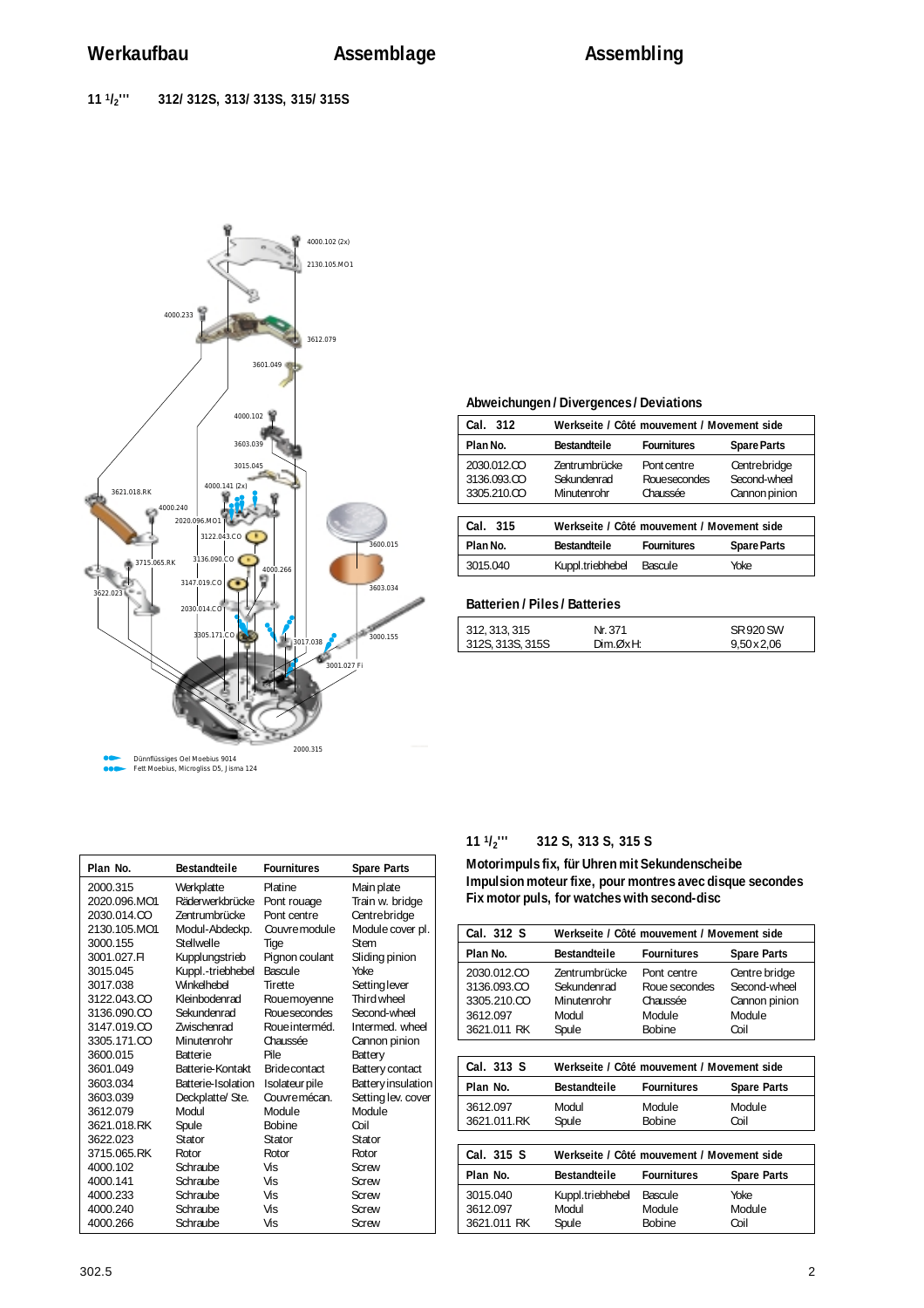**11 1/2''' 315/ 315S 11 1/2''' 312/ 312S, 313/ 313S**





Dünnflüssiges Oel Moebius 9014

| Plan No.    | <b>Bestandteile</b>                | <b>Fournitures</b> | <b>Spare Parts</b> |
|-------------|------------------------------------|--------------------|--------------------|
| 2130.047    | Kalenderplatte                     | Plaque calendrier  | Date ind. plate    |
| 3004.107    | Zeigerstellrad                     | Renvoi minuterie   | Setting wheel      |
| 3004.124    | Datummitn.-rad                     | Renvoi entrain.    | Ind. driving wheel |
| 3007.040.CO | Wechselrad                         | Minuterie          | Minute wheel       |
| 3015.039    | Kuppl.triebh. unt. Bascule dessous |                    | Lower second yoke  |
| 3301.199.CO | Stundenrad                         | Canon              | Hour wheel         |
| 3315.001    | Spreizfeder                        | Clinguant          | Washer             |
| 3500.039    | Datumraste                         | Cliquet calendrier | Date jumper        |
| 3504.105.B  | Datumanzeiger                      | Baque              | Date indicator     |
| 3505.046    | Kal.-Abdeckplatte                  | Couvercle calend.  | Date ind. quard    |
| 3905.033    | <b>Feder Datumraste</b>            | Ressort calendrier | Date jump. spring  |
| 4000.267    | Schraube                           | Vis                | Screw              |

| Cal. 313/313S        |                                   | Cal. 312/ 312S Zifferblattseite / Côté cadran / Dial side |                                   |
|----------------------|-----------------------------------|-----------------------------------------------------------|-----------------------------------|
| Plan No.             | <b>Bestandteile</b>               | <b>Fournitures</b>                                        | <b>Spare Parts</b>                |
| 2130.099<br>3015.042 | Zeigerwerkh.-pl<br>Wippenhebel u. | Bascule dessous Lower sec. yoke                           | Plaque maintien Maintaining plate |
| 3301.197             | Stundenrad                        | Canon                                                     | Hour wheel                        |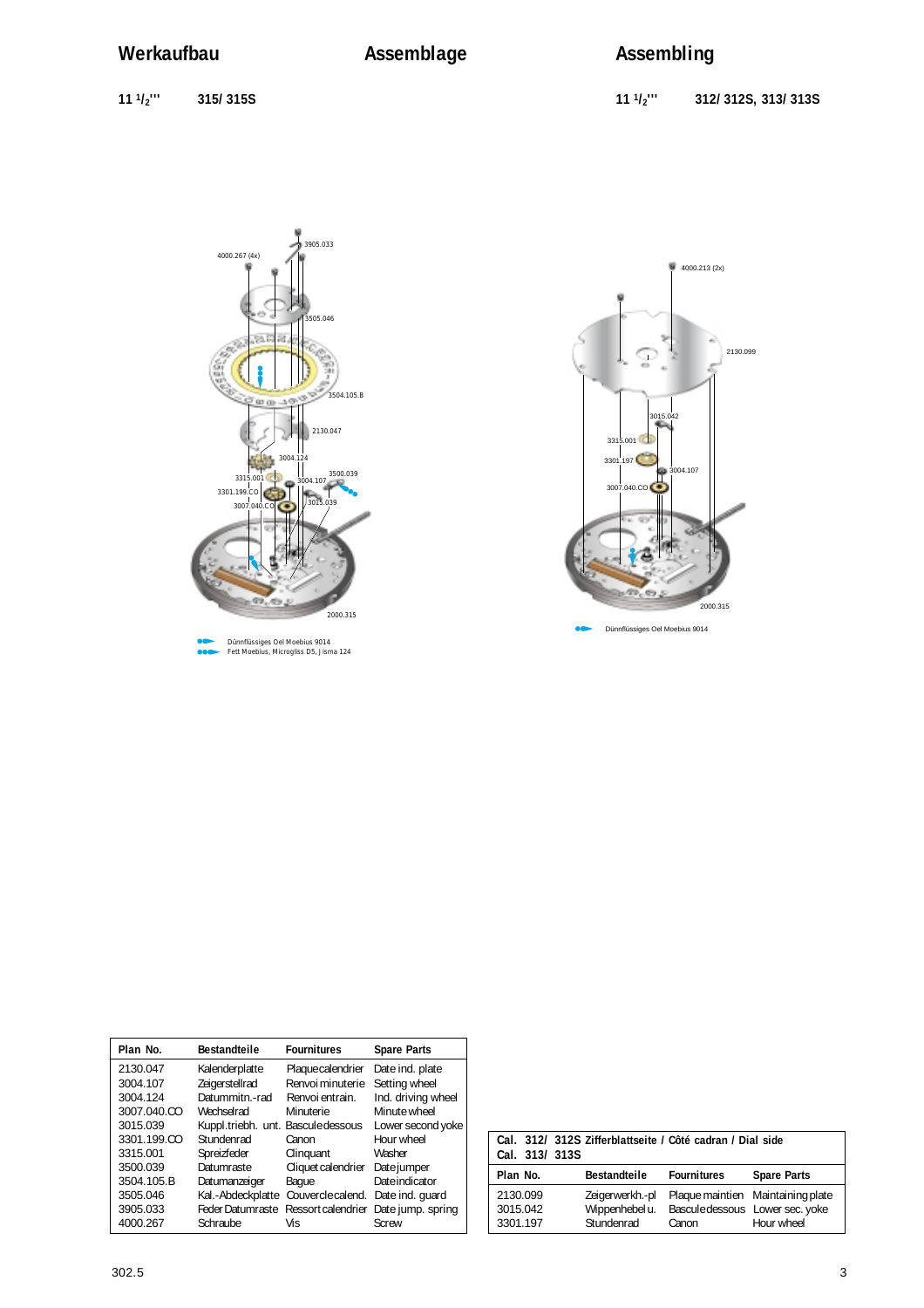# **3. Leistungen 3. Performances 3. Performances**

| Kaliber<br>Calibre                                                                                   | Bedingungen<br>Conditions  |                 | <b>Momentaner Gang</b><br>Marche instantanée | Stromaufnahme<br>Consommation courant | <b>Drehmoment</b><br>Couple utile |      | Gangreserve<br>Autonomie |
|------------------------------------------------------------------------------------------------------|----------------------------|-----------------|----------------------------------------------|---------------------------------------|-----------------------------------|------|--------------------------|
| Caliber                                                                                              | <b>Conditions</b>          |                 | Instantaneous rate                           | Power consumption                     | <b>Torque</b>                     |      | Autonomy                 |
|                                                                                                      | Einheit / Unité / Unit     |                 | Mi (s/month)                                 | $\int (\mu A)$                        | $T$ ( $\mu$ Nm)                   |      | A (Monat/mois/month)     |
|                                                                                                      | Typ. Wert / Valeur / value |                 |                                              |                                       | sec.                              | min. |                          |
| $312 - 315$                                                                                          | $1.55$ V                   | $23^{\circ}$ C  | $-10/+20$                                    | 1,35 < 1,85                           | 13.0                              | 715  | 44                       |
|                                                                                                      | Batt./Pile                 | 43.0 mAh        |                                              |                                       |                                   |      |                          |
| 312 S-315 S                                                                                          | 1.55V                      | $23^{\circ}$ C  | $-10/120$                                    | 2,11 < 2,45(1)                        | 9,3                               | 420  | 28                       |
|                                                                                                      | Batt./Pile                 | 43.0 mAh        |                                              | 2,63 < 2,95(2)                        | 5,0                               | 225  | 22                       |
| Magnetfeldabschirmung / Résist. aux champs magn. / Resist. to magnetic fields<br>18.8 Oe<br>1500 A/M |                            |                 |                                              |                                       |                                   |      |                          |
| Betriebstemperatur / Température d'opération / Operating temperature                                 |                            | $0-50\degree$ C |                                              |                                       | Norm<br>$\epsilon$                |      |                          |
| Schockresistenz / Résistance au choc/ Shock resistance                                               |                            |                 |                                              | NIHS 91-10                            |                                   |      |                          |

**4. Elektr. Messungen 4. Contrôles électriques 4. Electrical checking**





| Kaliber     | Pos.           | Einheit     | <b>Messwerte</b>       | Kontrolle                                                                                                                           | Bemerkungen                                 |
|-------------|----------------|-------------|------------------------|-------------------------------------------------------------------------------------------------------------------------------------|---------------------------------------------|
| Calibre     | Pos.           | Unité       | Valeurs mesurées       | Contrôle                                                                                                                            | Remarques                                   |
| Caliber     | Pos.           | <b>Unit</b> | <b>Measured values</b> | <b>Check</b>                                                                                                                        | <b>Remarks</b>                              |
|             |                |             |                        | Batterie-Spannung                                                                                                                   | Batterie herausnehmen und messen            |
| $312 - 315$ | 1              | V           | 1.55                   | Tension de la pile                                                                                                                  | Enlever et mesurer la pile                  |
| 312S-315S   |                |             |                        | Battery voltage                                                                                                                     | Remove battery for measuring                |
| 312-315     |                |             | 1.35 < 1.85            | Stromaufnahme                                                                                                                       | Ohne Batterie, mit externer Speisung        |
| 312S-315S   | 2              | μA          | $(1) = 2,11 < 2,45$    | Consom. de courant                                                                                                                  | Sans pile, avec alimentation externe        |
|             |                |             | $(2) = 2,63 < 2,95$    | Power consumption                                                                                                                   | Without battery, with external power supply |
|             |                |             |                        | Funktionskontrolle bei Minimalspannung                                                                                              | Ohne Batterie, mit externer Speisung        |
| $312 - 315$ | $\overline{2}$ | $\vee$      | < 1,30                 | Contrôle de fonctionnement à tension minimale                                                                                       | Sans pile, avec alimentation externe        |
| 312S-315S   |                |             |                        | Check with lowest possible voltage                                                                                                  | Without battery, with external power supply |
|             |                |             |                        | Spulenwiderstand                                                                                                                    | Ohne Batterie                               |
| $312 - 315$ | 3              | KΩ          | $1,75 - 1,95$          | Résistance de la bobine                                                                                                             | Sans pile                                   |
| 312S-315S   |                |             | $2,45 - 2,55$          | Resistance of the coil                                                                                                              | Without battery                             |
|             |                |             |                        | Spulenisolation                                                                                                                     | Ohne Batterie                               |
| $312 - 315$ | 4              | KΩ          | $\infty$               | Isolation de la bobine                                                                                                              | Sans pile                                   |
| 312S-315S   |                |             |                        | Coil insulation                                                                                                                     | Without battery                             |
|             |                | Sek./Monat  |                        | Induktivsonde 60 Sek.                                                                                                               | Mit Batterie                                |
| $312 - 315$ |                | sec./mois   | $-10/+20$              | Senseur inductif 60 sec.                                                                                                            | Avec pile                                   |
| 312S-315S   |                | sec./month  |                        | Inductive sensor 60 sec.                                                                                                            | With battery                                |
|             |                |             |                        | (1) Mit fly and Materian in a Columbus produced Arra impulsion metacultus A deville de sessionale (Mith fly metacular Arranged houd |                                             |

(1) Mit fixem Motorimpuls & Sekundenzeiger/ Avec impulsion moteur fixe & aiguille de secondes/ With fix motor puls & second-hand (2) Mit fixem Motorimpuls & Sekundenscheibe 85mg/ Avec impulsion moteur fixe & disque de secondes 85mg/ With fix motor puls & second-disc 85mg